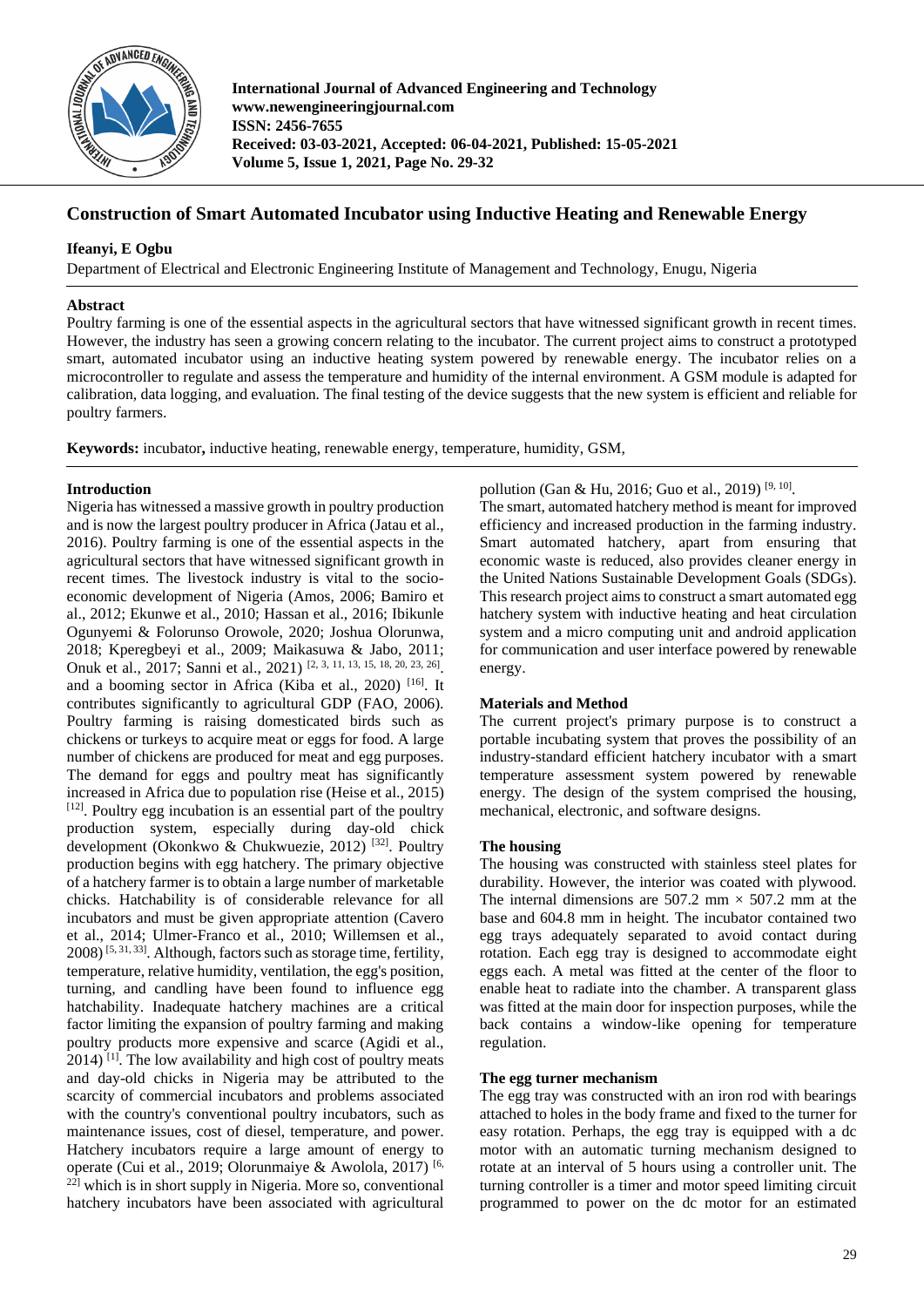period of 40 minutes and set it off for the next 5 hours. The turning intervals are set to allow the tray to rotate a maximum of 4 times per day. The CD4060 is among the popular CMOS chip with a 14-bit binary counter, an oscillator included. The oscillator is made up of inverters attached to various pins. The rotation frequency is controlled by resistor R4. The C2 and

R8 are primarily responsible for the period the relay is energized. Thus, it is calculated to be energized for about six minutes. In this project, the relay is directly attached to the motor speed controller, which powers the d.c. motor with the required voltage. However, a potentiometer is used to avoid knocking the eggs for voltage and gear control.



Fig 1: Timer circuit for the egg roller.

### **Inductive Heating System**

An electromagnetic induction air heater element was adapted for connection to a source of alternating electrical current. An aluminum molded cylindrical with a loose roll of magnetizable wire mesh screen spaced apart in the adjacent position to enable an axial flow of air through to the system. The opposite ends of the heating coil were connected to the electrical current source, and a forced-air heating duct was hooked from the cylindrical box housing the heating coil to convey forced heat to the incubator. Air passed through the magnetizable cores is heated by applying alternating electrical current to an induction heating coil surrounding each magnetizable core, the coils being connected in an electrical network.

### **GSM Module**

The GSM module for data reporting and calibration was set up with SIM900. SIM900 GSM/GPRS shield is a GSM modem with a complete Quad-band GSM/GPRS module. It delivers GSM/GPRS 850/900/1800/1900MHz performance for voice, SMS, Data, and Fax in a small form factor and reduced power consumption (SIM Com, 2013) [28]. The SIM900 has been widely integrated into electronic devices for real-time feedbacks (Pramanik et al., 2016; Satria et al., 2019; Tombeng, 2017)<sup>[24, 27, 30]</sup>.

In this project, the temperature and humidity monitoring system was set up following the Munir et al.  $(2015)$ <sup>[21]</sup> description. It comprised an end device and a coordinator consisting of an XBee Pro RF module and a SIM900 GSM module. The end device sent the temperature and humidity reporting to the coordinator, and forwarded to the web server through GPRS communication using the SIM900 GSM module. Thus, making the temperature and humidity data accessible in real-time via an android application designed for the project. Also, a liquid crystal display is connected to

the temperature regulator and positioned at the incubator's main door for onsite monitoring of the temperature and data logging. The system's power is sourced via a 300w/24v PV solar panel and 200ah/12v battery

#### **System Integration and Testing**

The circuits were individually tested for efficiency. Although, some critical adjustments were made. The circuit boards were embedded at the top of the housing unit and were, thus, connected to the various parts of the incubator. The temperature-GSM relation was confirmed via the Android mobile app. As expected, the egg tray turner and the fan were also tested for reliability and timing exactness, and all proved reliable. Temperature calibration, data logging, and reporting were adjusted via the Android app and confirmed over the LCD.

The system's reliability was further demonstrated following a deliberate abrupt power cut and the system's response to an unstable power supply. In all, the system was confirmed reliable for use.

**Table 1:** Table showing the measurements and testing performed on the incubator.

| <b>Parameters</b>              | <b>Measured Value Design Value</b> |                |
|--------------------------------|------------------------------------|----------------|
| Temperature                    |                                    |                |
| Maximum                        | 390 C                              | $40o$ C        |
| Minimum                        | 35.60 C                            | 350 C          |
| <b>Relative Humidity</b>       |                                    |                |
| Maximum                        | 46                                 | 50             |
| Minimum                        | 38                                 | 40             |
| Standby power consumption      | 11W                                | 8W             |
| <b>Total Power Consumption</b> | 53W                                | 48W            |
| <b>Input Voltage</b>           | 202-218V                           | 220-240V       |
| <b>Output Voltages</b>         | 12V, 9V and                        | 12V, 9V and 5V |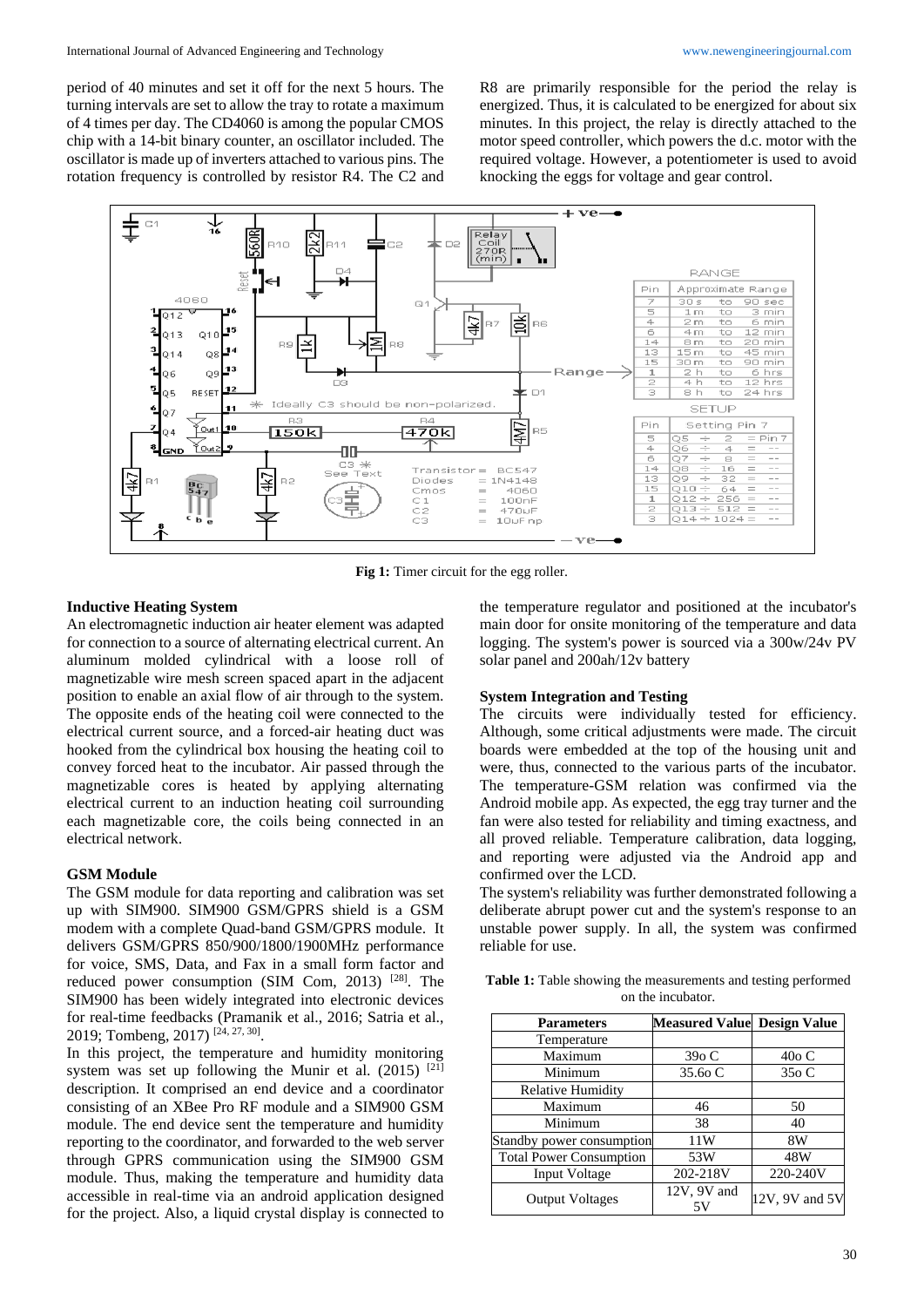#### **Conclusion**

The current project aims to establish a smart egg incubator's functionality using an inductive heating system and powered by renewable energy. The microcontroller remains the central operating mechanism of the system. Thus, minimizing the need for hardware. The smart incubator system's completion and operational performance provide potentiality for a more extensive and industrial smart incubating system. Similar projects have been constructed (Bolaji, 2008; Kifilideen L. Osanyinpeju et al., 2016; Kyeremeh & Peprah, 2017; Radhakrishnan et al., 2014; Sunday et al., 2020)<sup>[4, 17, 19, 25, 29]</sup>. However, the current project utilized the inductive heating method. The compactness, sensitivity, and reliability of the device's operation, including the android user interface's simplicity, proved the device to be a dependable incubating system for poultry production.

# **Funding**

The TetFund funds the project

### **References**

- 1. Agidi G, Liberty JT, Gunre ON, Owa GJ. Design, Construction, and Performance Evaluation of an Electric Powered Egg Incubator. IJRET: International Journal of Research in Engineering and Technology,2014:33:521- 526. http://www.ijret.org
- 2. Amos TT. Analysis of backyard poultry production in Ondo State, Nigeria. International Journal of Poultry Science, 2006, 5(3). https://doi.org/10.3923/ijps.2006.247.250
- 3. Bamiro OM, Otunaiya AO, Idowu AO. Economics of horizontal integration in the poultry industry in southwest Nigeria. International Journal of Poultry Science, 2012, 11(1). https://doi.org/10.3923/ijps.2012.39.46
- 4. Bolaji BO. Design and Performance Evaluation of a Solar Poultry Egg Incubator. Thammasat International Journal of Science and Technology, 2008, 13(1).
- 5. Cavero D, Schmutz M, Icken W, Preisinger R. Improving Hatchability in white egg layer strains through breeding, 2014.
- 6. Cui Y, Theo E, Gurler T, Su Y, Saffa R. A comprehensive review on renewable and sustainable heating systems for poultry farming. In International Journal of Low-Carbon Technologies, 2019, 15(1). https://doi.org/10.1093/ijlct/ctz048
- 7. Ekunwe P, Fabge O, Oyedeji J, Emokaro E. Economics of backyard poultry production in Akure South Local Government Area of Ondo State, Nigeria. Ghana Journal of Agricultural Science, 2010, 42(1-2). https://doi.org/10.4314/gjas.v42i1-2.60640
- 8. Enhanced Reader. (n.d.). Retrieved April 5, 2021, from moz-extension://036ec63c-1270-4d6d-9efa-705703cbec7c/enhancedreader.html?openApp&pdf=https%3A%2F%2Fjsdafrica.com%2FJsda%2F2020%2520V22%2520No1%2 520Spring%2FPDF%2FPoultry%2520Farmers%2520S ocio-

Economic%2520Characeteristics\_Oluwole%2520%252 0%2520Ogunyemi.pdf

9. Gan L, Hu X. The pollutants from livestock and poultry farming in China—geographic distribution and drivers. Environmental Science and Pollution Research, 2016, 23(9). https://doi.org/10.1007/s11356-016-6075-9

- 10. Guo Y, Wang Y, Chen S, Zheng S, Guo C, Xue D et al. Inventory of Spatio-temporal methane emissions from livestock and poultry farming in Beijing. Sustainability (Switzerland), 2019, 11(14). https://doi.org/10.3390/su11143858
- 11. Hassan, Ahmadu HJ, Oseni Y, Dawang NC, Rahman SA, Abdulsalam Z. Economic Analysis of Poultry Egg Enterprise in Kaduna State, Nigeria. J. Anim. Prod. Res,2016:28(1):196-204. www.naprijapr.org
- 12. Heise H, Crisan A, Theuvsen L. The Poultry Market in Nigeria: Market Structures and Potential for Investment in the Market. In International Food and Agribusiness Management Review, 2015, (18).
- 13. Ibikunle Ogunyemi O, Folorunso Orowole P. Poultry Farmers Socio-Economic Characteristics and Production Limiting Factors in Southwest Nigeria. Journal of Sustainable Development in Africa, 2020, 22(1).
- 14. Jatau ID, Lawal IA, Kwaga JKP, Tomley FM, Blake DP, Nok A.J. Three operational taxonomic units of Eimeria are common in Nigerian chickens and may undermine effective molecular diagnosis of coccidiosis. BMC Veterinary Research, 2016, 12(1). https://doi.org/10.1186/s12917-016-0713-9
- 15. Joshua Olorunwa O. Economic Analysis of Broiler Production in Lagos State Poultry Estate, Nigeria. Journal of Investment and Management, 2018, 7(1). https://doi.org/10.11648/j.jim.20180701.15
- 16. Kiba DI, Zongo NA, Traoré OYA, Louré M, Barry H, Bassirou SS et al. Poultry Farming Practices Affect the Chemical Composition of Poultry Manure and Its C and N Mineralization in a Ferric Acrisol. Journal of Agricultural Science, 2020, 12(3). https://doi.org/10.5539/jas.v12n3p95
- 17. Kifilideen L, Osanyinpeju, Adewole A, Aderinlewo, Olayide R, Adetunji et al. Development of Solar Powered Poultry Egg Incubator. Proceedings of the 2016 International Conference on SET: A Driving Force for Sustainable Development Tagged COLENG, 2016. 2016, Federal University of Agriculture, Abeokuta, March 7-11, 2016, 1.
- 18. Kperegbeyi JI, Meye JA, Ogboi E. Local chicken production : strategy of household poultry development in coastal regions of Niger Delta, Nigeria. Economics, 2009, 5(1).
- 19. Kyeremeh F, Peprah F. Design and Construction of an Arduino Microcontroller-based Egg Incubator. International Journal of Computer Applications, 2017, 168(1). https://doi.org/10.5120/ijca2017914261
- 20. Maikasuwa M, Jabo M. Profitability of Backyard Poultry Farming in Sokoto Metropolis, Sokoto State, North-West, Nigeria. Nigerian Journal of Basic and Applied Sciences. 2011. 19(1). https://doi.org/10.4314/njbas.v19i1.69354
- 21. Munir MM, Mataubenu KDF, Salam RA, Latief H, Khairurrijal. Development of a Wireless Sensor Network for Temperature and Humidity Monitoring. Applied Mechanics and Materials, 2015, 771. https://doi.org/10.4028/www.scientific.net/amm.771.42
- 22. Olorunmaiye JA, Awolola OO. Heating Degree-Days for Estimating Energy Consumption in Poultry Houses and Incubators in Nigeria. Energy Engineering: Journal of the Association of Energy Engineering, 2017, 114(5). https://doi.org/10.1080/01998595.2017.11882307
- 23. Onuk E, Umar SH, Girei AA. Influence of socio-